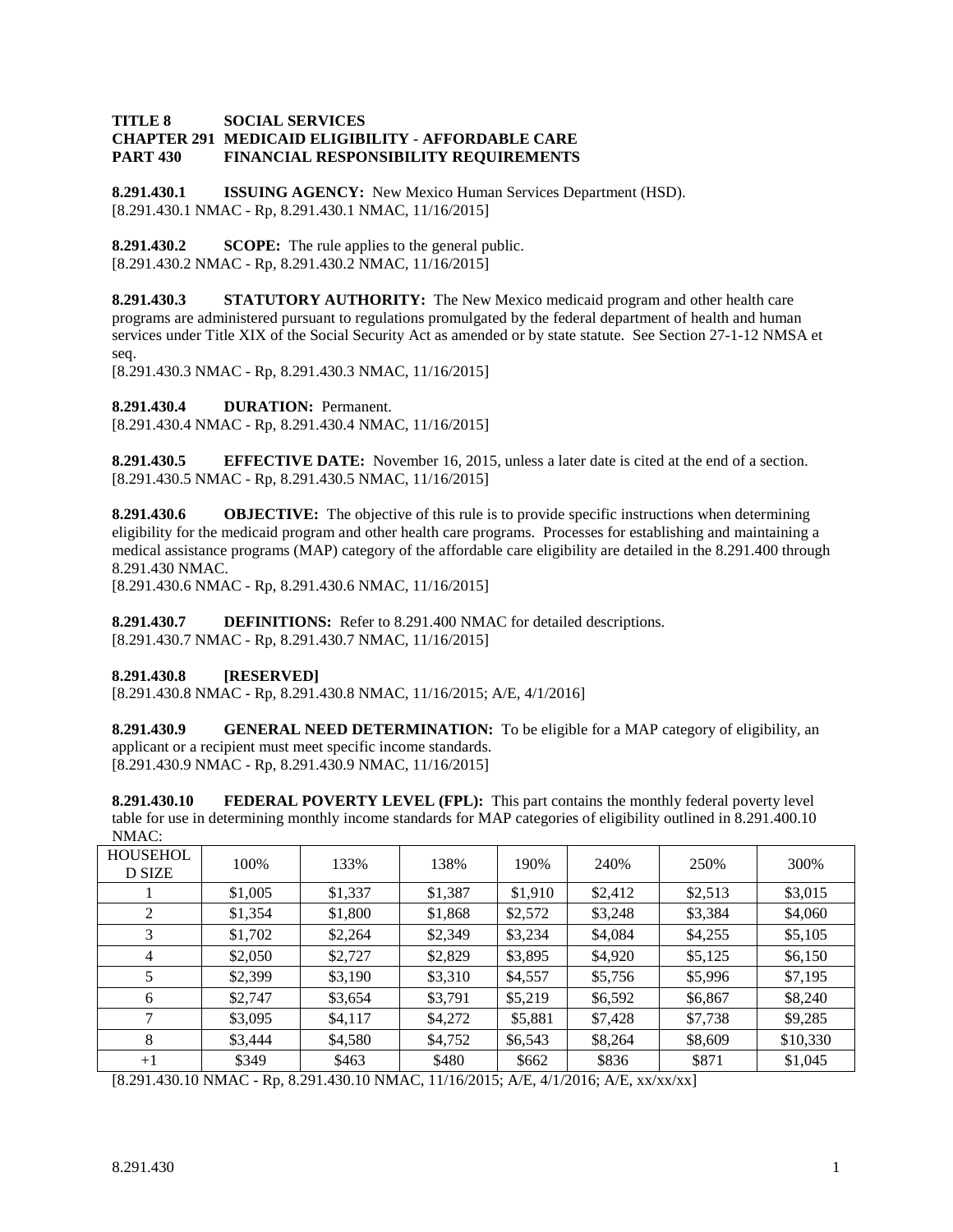### **8.291.430.11 INCOME STANDARD FOR PREGNANT WOMEN AND PARENT CARETAKER**

**ELIGIBILITY:** This part contains the MAP category of pregnant women and parent caretaker eligibility's fixed monthly standard for an applicant or recipient:

| <b>HOUSEHOLD</b><br><b>SIZE</b> | <b>MONTHLY INCOME</b><br><b>LIMIT</b> |  |  |  |  |
|---------------------------------|---------------------------------------|--|--|--|--|
|                                 | \$451                                 |  |  |  |  |
| 2                               | \$608                                 |  |  |  |  |
| 3                               | \$765                                 |  |  |  |  |
| 4                               | \$923                                 |  |  |  |  |
| 5                               | \$1,080                               |  |  |  |  |
| 6                               | \$1,238                               |  |  |  |  |
|                                 | \$1,395                               |  |  |  |  |
| 8                               | \$1,553                               |  |  |  |  |
| $+1$                            | \$158                                 |  |  |  |  |

[8.291.430.11 NMAC - Rp, 8.291.430.11 NMAC, 11/16/2015]

**8.291.430.12 INCOME DISREGARD:** A disregard of five percent of 100 percent of the current FPL, according to the applicant's or recipient's budget group size, will be given according to the Affordable Care Act (ACA) related category of eligibility. This income disregard will be subtracted from the countable income. [8.291.430.12 NMAC - Rp, 8.291.430.12 NMAC, 11/16/2015]

**8.291.430.13 LIVING ARRANGEMENT:** All individuals listed on the MAP application are evaluated according to their living arrangement to determine if they can be included in an assistance group or budget group.

**A.** Extended living in the home: An individual physically absent from the home is a member of the assistance unit or budget group. Extended living in the home includes:

**(1)** attending college or boarding school;

**(2)** receiving treatment in a title XIX MAD enrolled facility (including institutionalized when meeting a nursing facility (NF) level of care (LOC) and intermediate care facilities for the mentally retarded (ICF-MRs);

**(3)** emergency absences: an applicant or recipient absent from the home due to an emergency, who is expected to return to the household, continues to be a member of the household;

**(4)** foster care placements: a minor applicant or minor recipient removed from the home by a child protective services agency (tribal, bureau of Indian affairs, or children, youth and families department) will be considered to be living in the home until the adjudicatory hearing; if the adjudicatory hearing results in custody being granted to some other entity, the minor applicant or minor recipient will be removed from the assistance unit and budget group;

**(5)** inmate of a public institution:

**(a)** see 8.200.410.15 NMAC for the definition of a public institution and an inmate

of a public institution;

**(b)** an inmate of a public institution is included in the household with other mandatory household members if he or she is expected to file a tax return or be claimed as a tax dependent; see 8.291.430.14 NMAC;

**(c)** an inmate of a public institution is not included in the household if he or she neither files a tax return nor is claimed as a tax dependent which requires that mandatory household members be living together; see 8.291.430.14 NMAC.

- **B.** Extended living in the home also includes:
	- (1) residential treatment centers;<br>(2) group homes; and
	- **(2)** group homes; and
	- **(3)** free-standing psychiatric hospitals.

**C.** Living in the home with a parent caretaker: To be included in the assistance unit, a minor applicant or minor recipient must be living, or considered to be living, in the home of:

**(1)** a biological or adoptive or step parent (there is a presumption that a child born to a married woman is the child of the husband); or

**(2)** a specified relative who: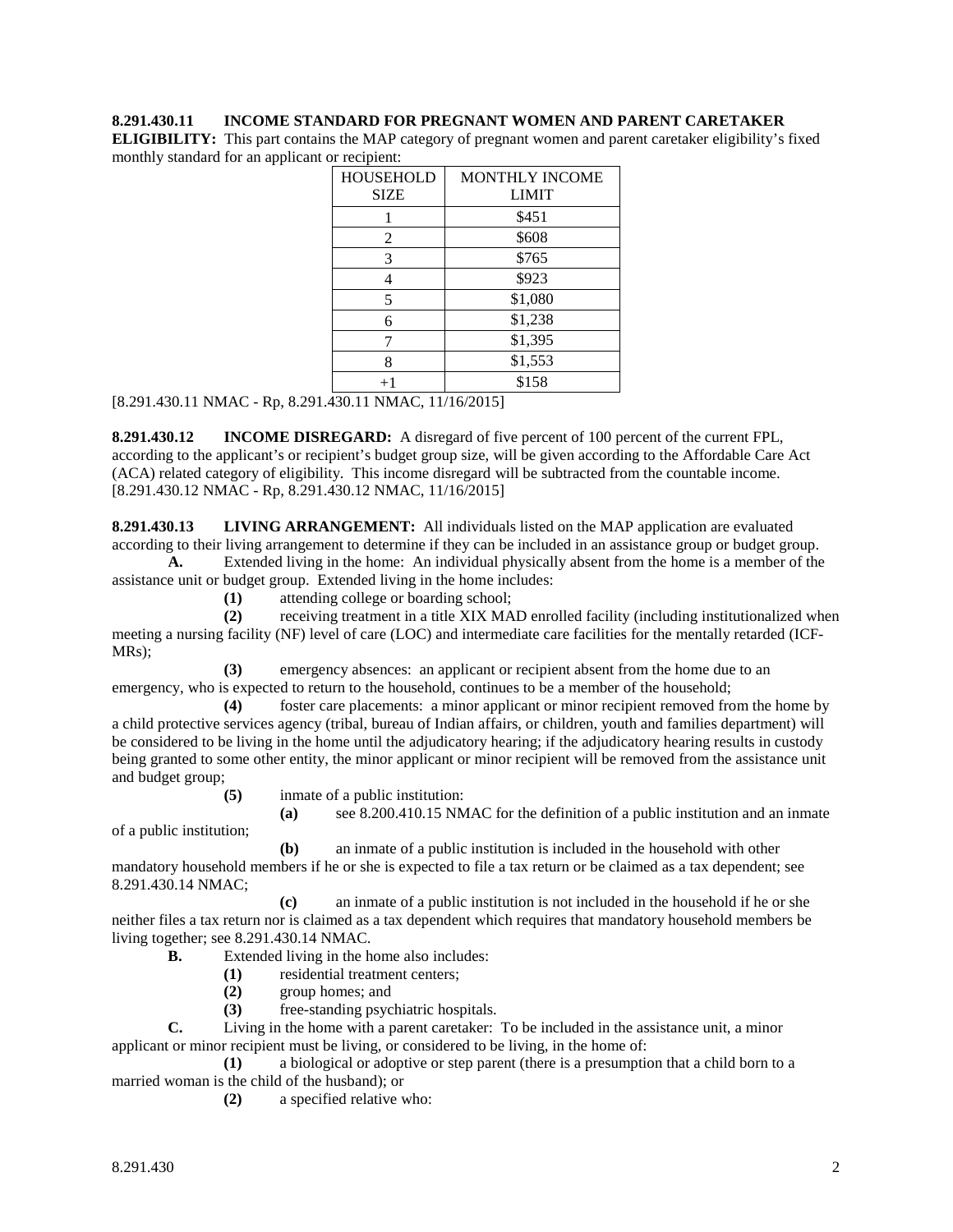**(a)** is related within the fifth degree of relationship by blood, marriage or adoption, as determined by New Mexico statute Chapter 45 - Uniform Probate Code; a relationship based upon marriage, such as "in-law" or "step" relationships, continues to exist following the dissolution of the marriage by divorce or death; and

**(b)** assumes responsibility for the day-to-day care and control of the minor applicant or minor recipient; the determination of whether an individual functions as the specified relative shall be made by the specified relative unless other information known to the worker clearly indicates otherwise;

**(3)** a minor applicant or minor recipient considered to be living in the home: a minor applicant or minor recipient is considered to be part of the assistance unit and budget group as evidenced by the minor applicant's or minor recipient's customary physical presence in the home; if a he or she is living in more than one household, the following applies:

**(a)** the custodial parent is the parent with whom the minor applicant or minor recipient lives the greater number of nights; or

**(b)** if the minor applicant or minor recipient spends equal amounts of time with each household, the minor applicant or minor recipient shall be considered to be living in the household of the parent with the higher modified adjusted gross income (MAGI).

**D.** For individuals for whom the state must complete a determination of income either based on MAGI or for MAGI-excepted groups:

**(1)** MAD recognizes same-sex couples as spouses, if they are legally married under the laws of the state, territory, or foreign jurisdiction in which the marriage was celebrated; and

**(2)** for an applicant or recipient whose MAP category of eligibility is based on the eligibility for any other HSD benefit program and for which income is not used in the eligibility determination, the applicant's or recipient's marital status will not be used in making the eligibility determination; the applicant's or recipient's MAP category of eligibility will continue to be based on the determination of eligibility of the other HSD applicable benefits.

[8.291.430.13 NMAC - Rp, 8.291.430.13 NMAC, 11/16/2015]

**8.291.430.14 BASIS FOR DEFINING THE ASSISTANCE UNIT AND BUDGET GROUPS:** At the time of a MAP application, an applicant or recipient and ISD shall identify everyone who is to be considered for inclusion in an assistance unit and budget group. The composition of the assistance unit and budget group is based on the following factors:

**A.** Assistance group: the assistance unit includes an applicant or recipient who applies and who is determined to meet a MAP category of eligibility found in 8.291.430.10 NMAC.

**B.** Budget group: the budget group consists of the following types and will be established on an individual basis:

**(1)** tax filers and dependents: households that submit a MAP application where an applicant or a recipient intends to file for federal taxes or will be claimed as a dependent on federal income taxes for the current year:

**(a)** the budget group will consist of applicants or recipients who are listed on the MAP application as the taxpayer and tax dependents;

**(b)** if there are multiple taxpayers listed on a single MAP application, the budget group(s) will be established based on who the taxpayer intends to claim as a dependent (including the taxpayer); only the taxpayer and his or her child and tax dependent (dependent) listed on the MAP application will be considered as part of the budget group;

**(c)** in the case of an applicant or recipient married couple living together, each spouse will be included in the household of the other spouse, regardless of whether they expect to file a joint tax return, a separate tax return or whether one spouse expects to be claimed as a tax dependent by the other spouse; **(d)** exceptions to tax filer rules: the following applicants or recipients will be

treated as non-filers:

**(i)** an applicant or a recipient other than a spouse or a biological, adopted,

or step child who expect to be claimed as a tax dependent by another taxpayer outside of the household;

**(ii)** an applicant or a recipient under 19 who expect to be claimed by one parent as a tax dependent and are living with both parents but whose parents do not expect to file a joint tax return; and

**(iii)** an applicant or a recipient under 19 who expect to be claimed as a tax dependent by a non-custodial parent.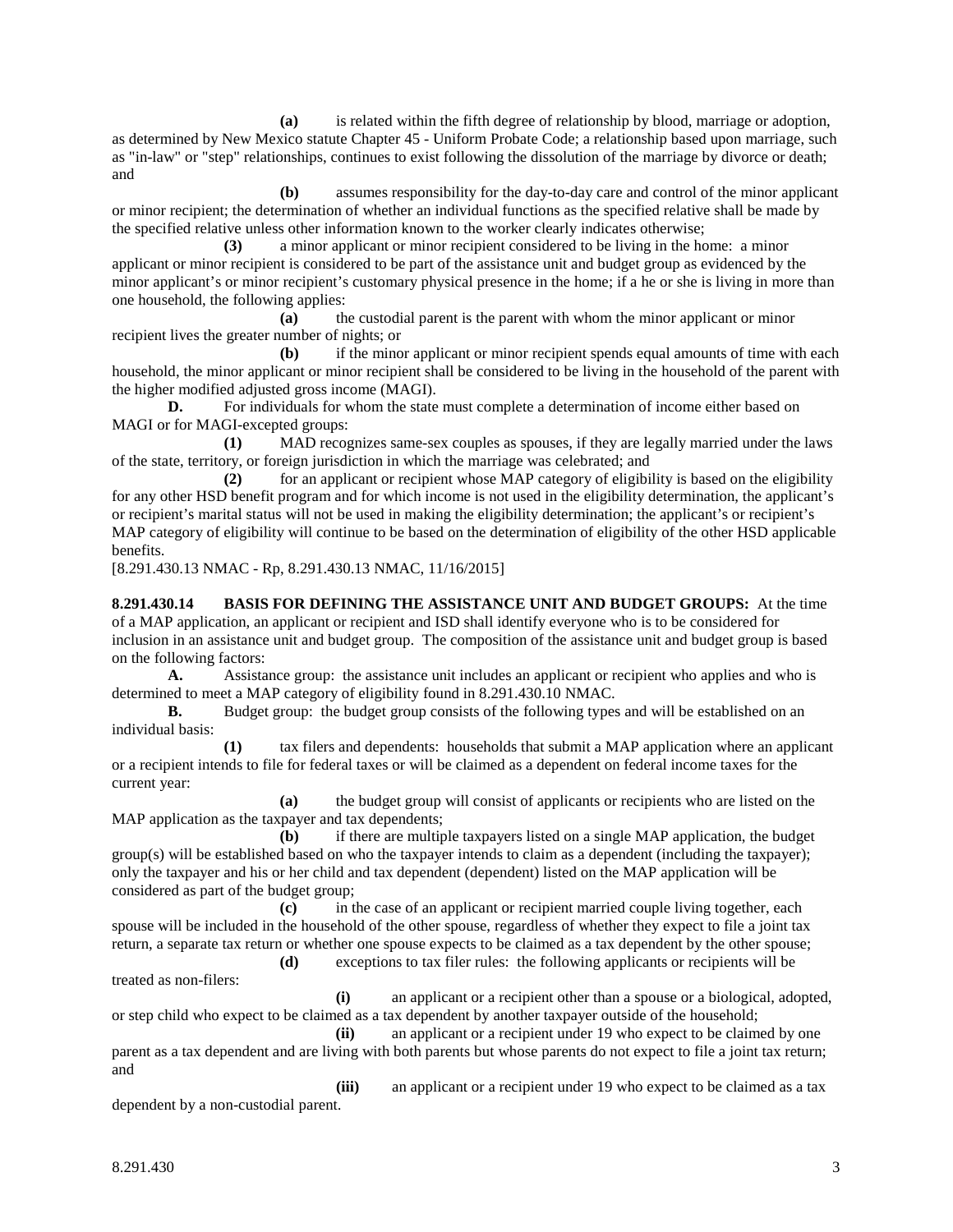**(2)** individuals who neither file a tax return nor are claimed as a tax dependent: in the case of applicants or recipients who do not expect to file a federal tax return and do not expect to be claimed as a tax dependent for the taxable year in which a MAP category of eligibility is being made, or meet an exception to tax filer requirements in Paragraph (1) of Subsection B of 8.291.430.14 NMAC, the budget group consists of the applicant or recipient and, if living with the applicant or recipient:

**(a)** the applicant's or recipient's spouse;

of 19; and

**(b)** the applicant's and recipient's natural, adopted and step children under the age

**(c)** in the case of applicants or recipients under the age of 19, the applicant's or recipient's natural, adopted and step parents and natural, adoptive and step siblings under the age of 19.

**(3)** households may submit a MAP application that includes both filer and non-filers as defined in Subsections A and B of 8.291.430.14 NMAC; the budget group(s) will be organized using the filer and non-filer concepts, and eligibility will be established on an individual basis. [8.291.430.14 NMAC - Rp, 8.291.430.14 NMAC, 11/16/2015]

**8.291.430.15 INCOME STANDARDS:** Verification of income, both earned and unearned, is mandatory for all MAP categories of ACA related eligibility. Verification methods can be found at 8.291.410 NMAC.

**A.** All income will be calculated as defined by Section 36B of the Federal Tax Code to produce a MAGI. This amount is compared to the FPL for the appropriate MAP category of eligibility and household size.

**B.** MAGI is calculated using the methodologies defined in Section 36B(d)(2)(B) of the Federal Tax Code, with the following exceptions:

(1) an amount received as a lump sum is counted as income only in the month received;<br>(2) scholarships, awards, or fellowship grants used for education purposes and not for liv

**(2)** scholarships, awards, or fellowship grants used for education purposes and not for living expenses are excluded from income;

**(3)** the following American Indian or Alaska native exceptions are excluded from income:

**(a)** distributions from Alaska native corporations and settlement trusts;

**(b)** distributions from any property held in trust, subject to federal restrictions, located within the most recent boundaries of a prior federal reservation, or otherwise under the supervision of the secretary of the interior;

**(c)** distributions and payments from rents, leases, rights of way, royalties, usage rights, or natural resource extraction and harvest from;

B of 8.291.430.15 NMAC; or

**(i)** rights of ownership or possession in any lands described in Subsection

**(ii)** federally protected rights regarding off-reservation hunting, fishing, gathering, or usage of natural resources;

**(d)** distributions resulting from real property ownership interests related to natural resources and improvements;

**(i)** located on or near a reservation or within the most recent boundaries of

a prior federal reservation; or

**(ii)** resulting from the exercise of federally-protected rights relating to such real property ownership interests.

**(e)** payments resulting from ownership interests in or usage rights to items that have unique religious, spiritual, traditional, or cultural significance or rights that support subsistence or a traditional lifestyle according to applicable tribal law or custom; and

**(f)** student financial assistance provided under the bureau of Indian affairs education programs.

**C.** Certain income of children and tax dependents: The following are not included in household income:

**(1)** The MAGI-based income of an applicant or recipient who is included in the household of his or her natural, adopted, or step parent and who is not expected to be required to file a tax return under Section  $6012(a)(1)$  of the Internal Revenue Code for the taxable year in which a MAP category of eligibility is being determined, is not included in household income whether or not the applicant or recipient files a tax return.

**(2)** The MAGI-based income of an applicant's or recipient's dependent who is not expected to be required to file a tax return under Section 6012(a)(1) of the Internal Revenue Code for the taxable year in which a MAP category of eligibility is being determined is not included in the household income of the taxpayer whether or not such dependent files a tax return.